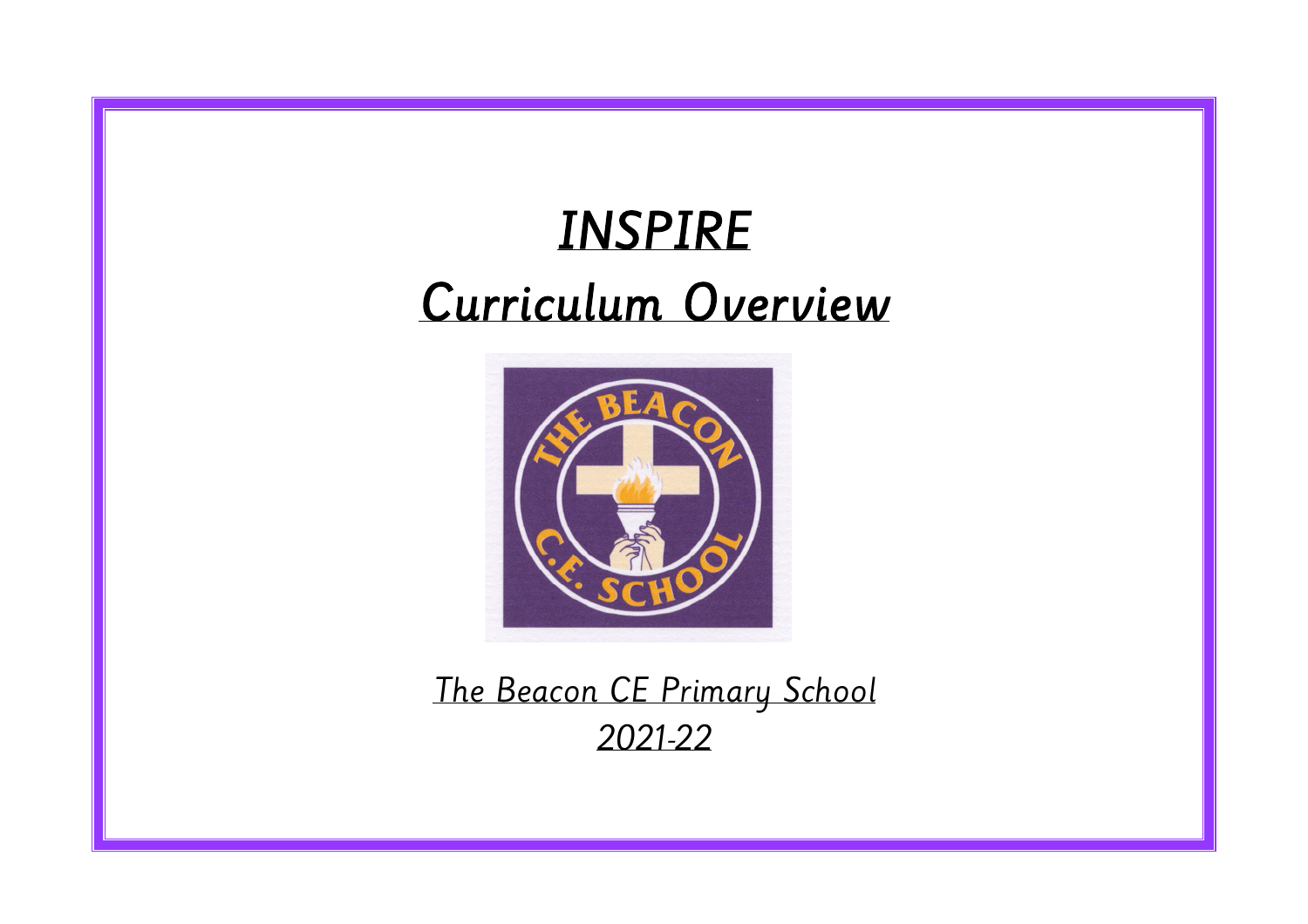

# At The Beacon CE Primary School, our INSPIRE Curriculum is built around the National Curriculum, enriched to reflect the children and community we teach in.

As a church school our Christian ethos and school values are the heart of everything we do.

Our INSPIRE Curriculum:

- develops the **INDIVIDUAL** values, attitudes, knowledge, skills and understanding
- **NURTURES** curiosity and creative thinkers
- is broad, balanced and has clear progression in subject knowledge and application as a SKILL
- is filled with rich PURPOSEFUL first-hand experiences and uses expertise beyond the classroom
- develops **INDEPENDENCE**, resilience and perseverance to always be our best
- is flexible and RESPONSIVE to individual needs and interests
- EMBRACES children's knowledge and understanding of the developing world we live in, moderncultural Britain and our own diverse community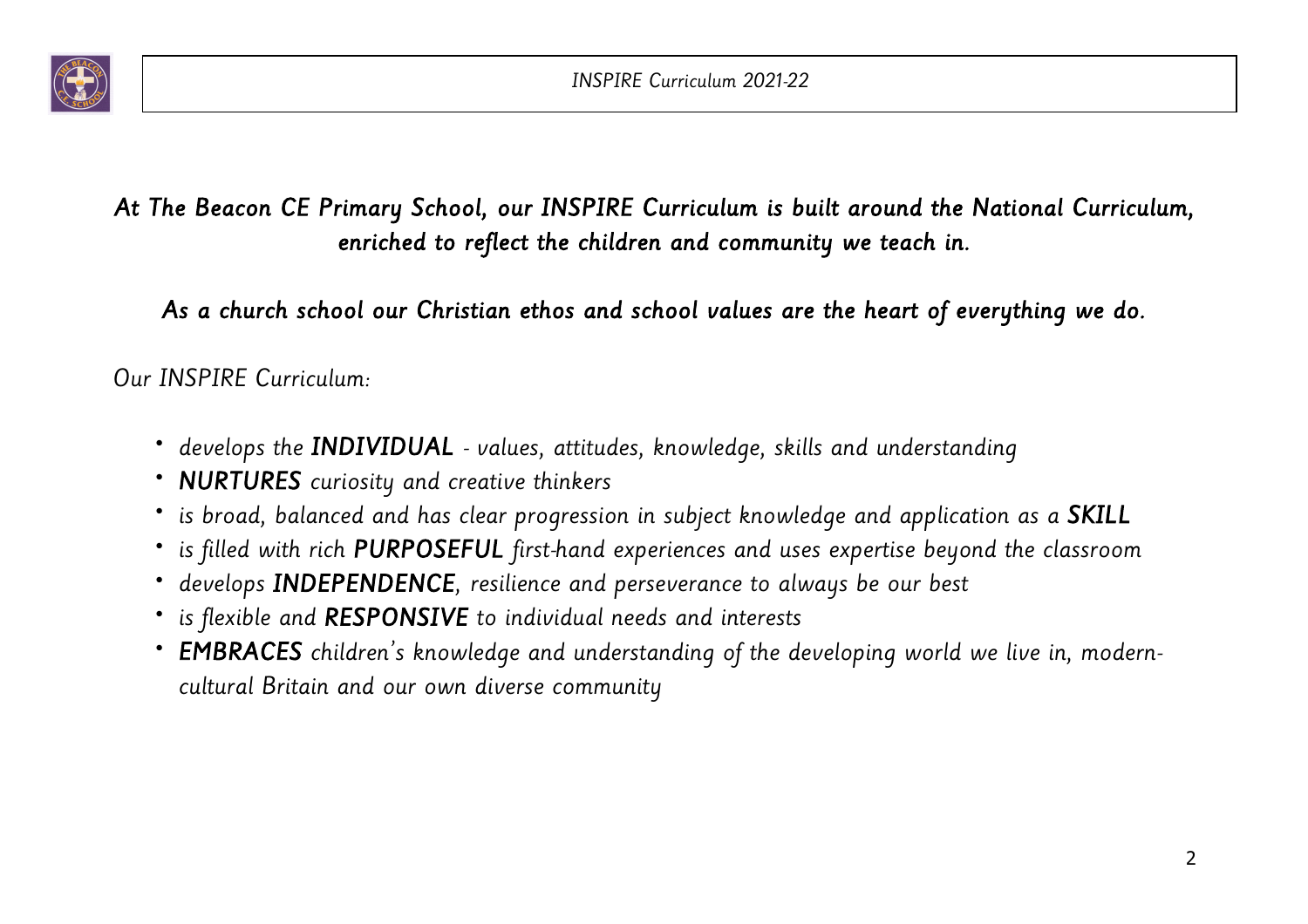

| At The Beacon our INSPIRE Curriculum aims are achieved by:                                                |            |                   |                     |            |                           |  |
|-----------------------------------------------------------------------------------------------------------|------------|-------------------|---------------------|------------|---------------------------|--|
| <b>Values Curriculum</b>                                                                                  |            |                   |                     |            |                           |  |
| Our curriculum is underpinned by 12 Christian Values                                                      |            |                   |                     |            |                           |  |
| Thankfulness                                                                                              | Trust      | Perseverance      | Justice             | Service    | Truthfulness              |  |
| Generosity                                                                                                | Compassion | Courage           | Forgiveness         | Friendship | Respect                   |  |
| <b>Core Curriculum</b>                                                                                    |            |                   |                     |            |                           |  |
| Maths                                                                                                     |            | English           | Religious Education |            | Science                   |  |
| <b>World Curriculum</b>                                                                                   |            |                   |                     |            |                           |  |
| Geography                                                                                                 |            | History           | Computing           |            | French                    |  |
| Art and Design                                                                                            |            | Design Technology | Music               |            | <b>Physical Education</b> |  |
| <b>Personal Development</b>                                                                               |            |                   |                     |            |                           |  |
| <b>PSHE/SMSC and British Values</b><br>Personal, Social, Health education is woven into everything we do. |            |                   |                     |            |                           |  |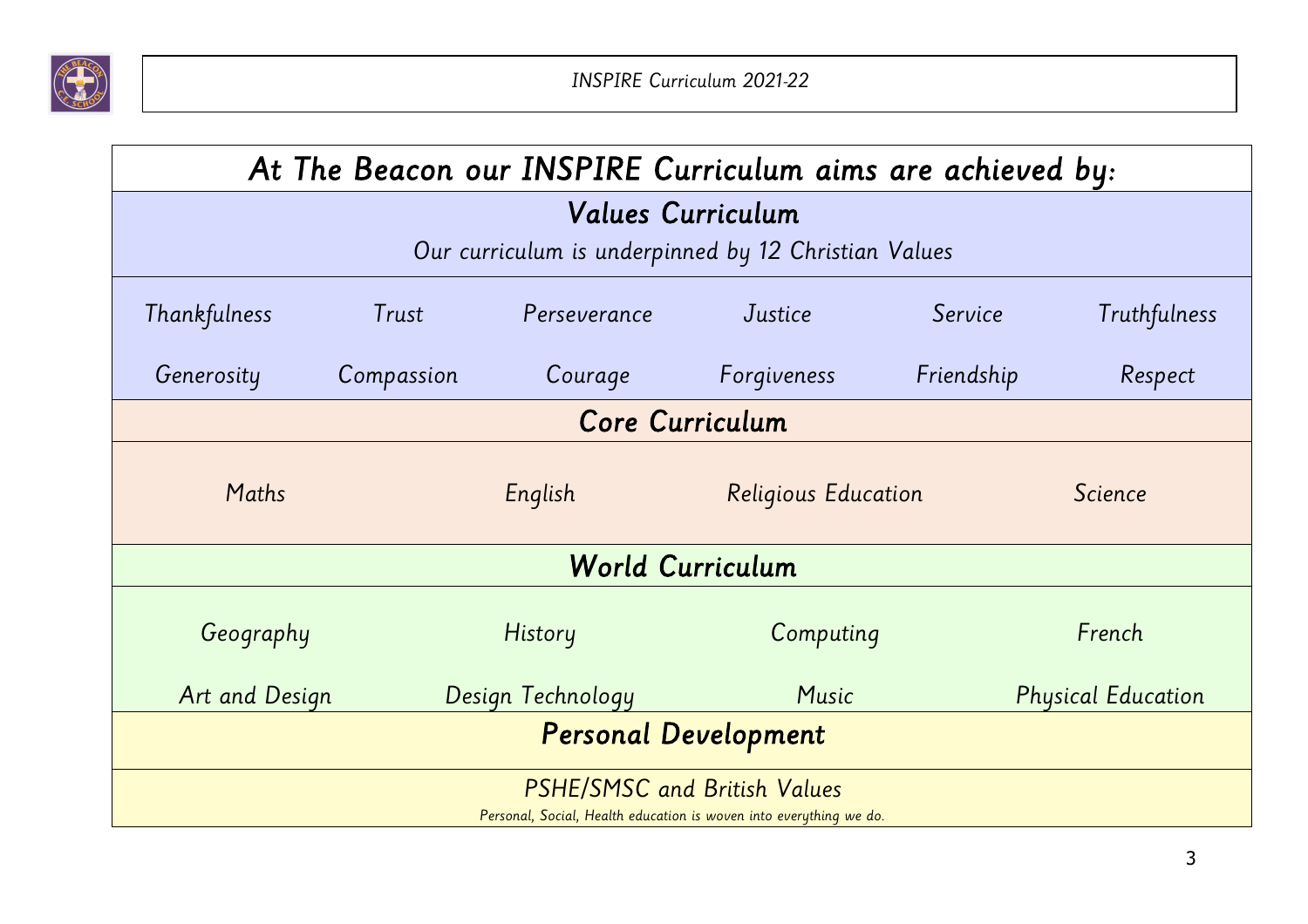

### Our Values Curriculum

#### Our Values Curriculum is made up of Christian Values, which are embedded in the life and work of the school and its

community. We focus on one value each half term over a two-year cycle. Our vision and values are at the core of everything we do. They underpin our school vision, which is:

- To provide a happy, safe and caring community that that prepares our children to be confident and happy citizens who are successful both in school and the outside world.
- To have high expectations of pupil achievement through challenging, creative and engaging learning experiences which meet the needs of all learners and develop in them a desire to succeed.
- To lead by example so that pupils are encouraged to view perseverance and resilience as integral to their journey to success and personal growth and to have a pride in their achievements.

This is achieved through:

- Daily acts of collective and class worship
- Ethos afternoon planned by Ethos PLT group
- Worship leaders leading acts of worship
- Our code of conduct
- Celebration worship to celebrate a range of achievements
- Our reflective areas and spiritual garden
- Social, Moral, Cultural and Spiritual development within the curriculum
- Close links with parents and the wider community.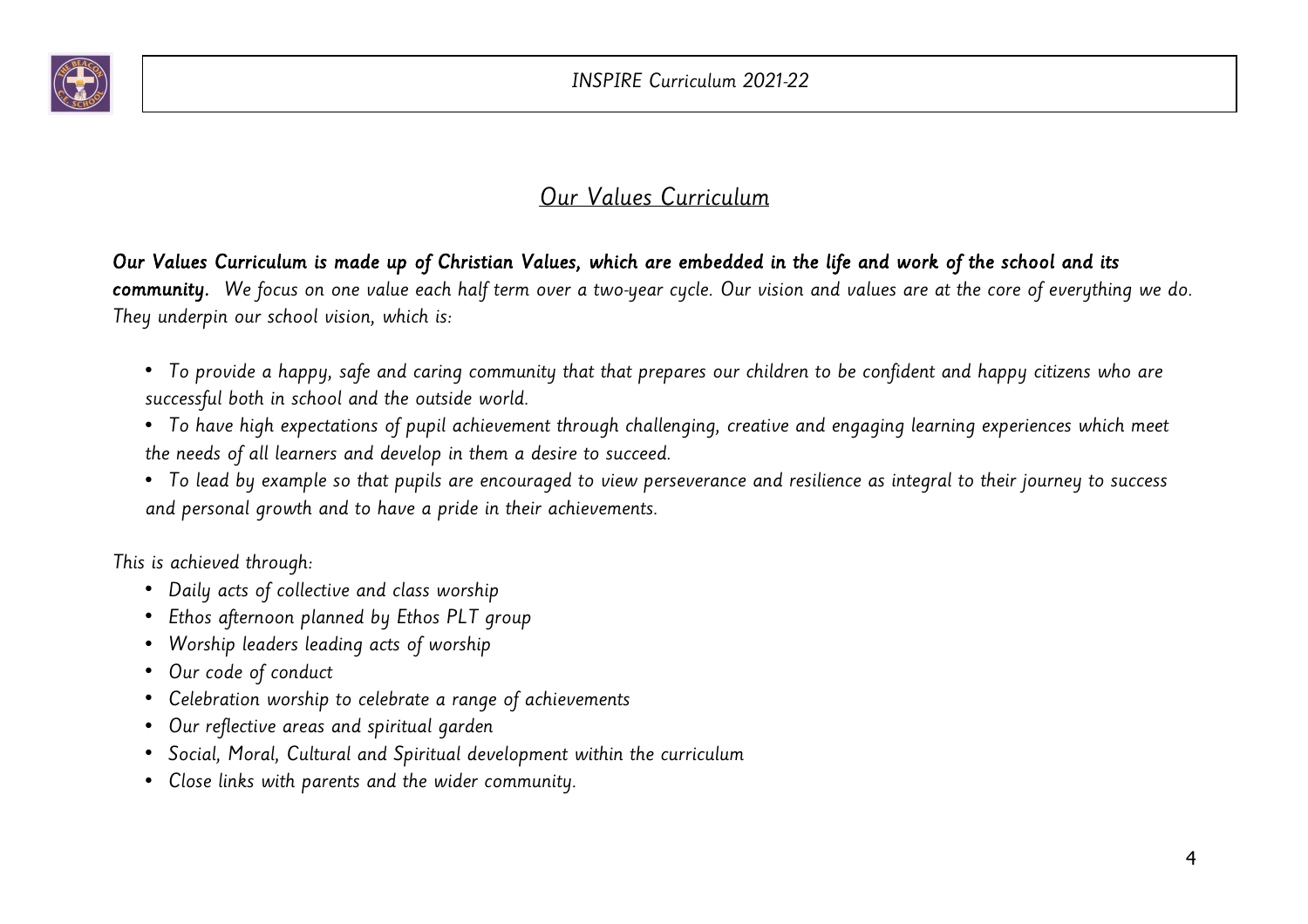

From this we aspire for our pupils to:

Be good Christians that follow Jesus, sharing his love in all that we do. Be positive members of their community. Act as role models for other to follow. Lead a safe, healthy and happy life. Go out into the world and be good citizens.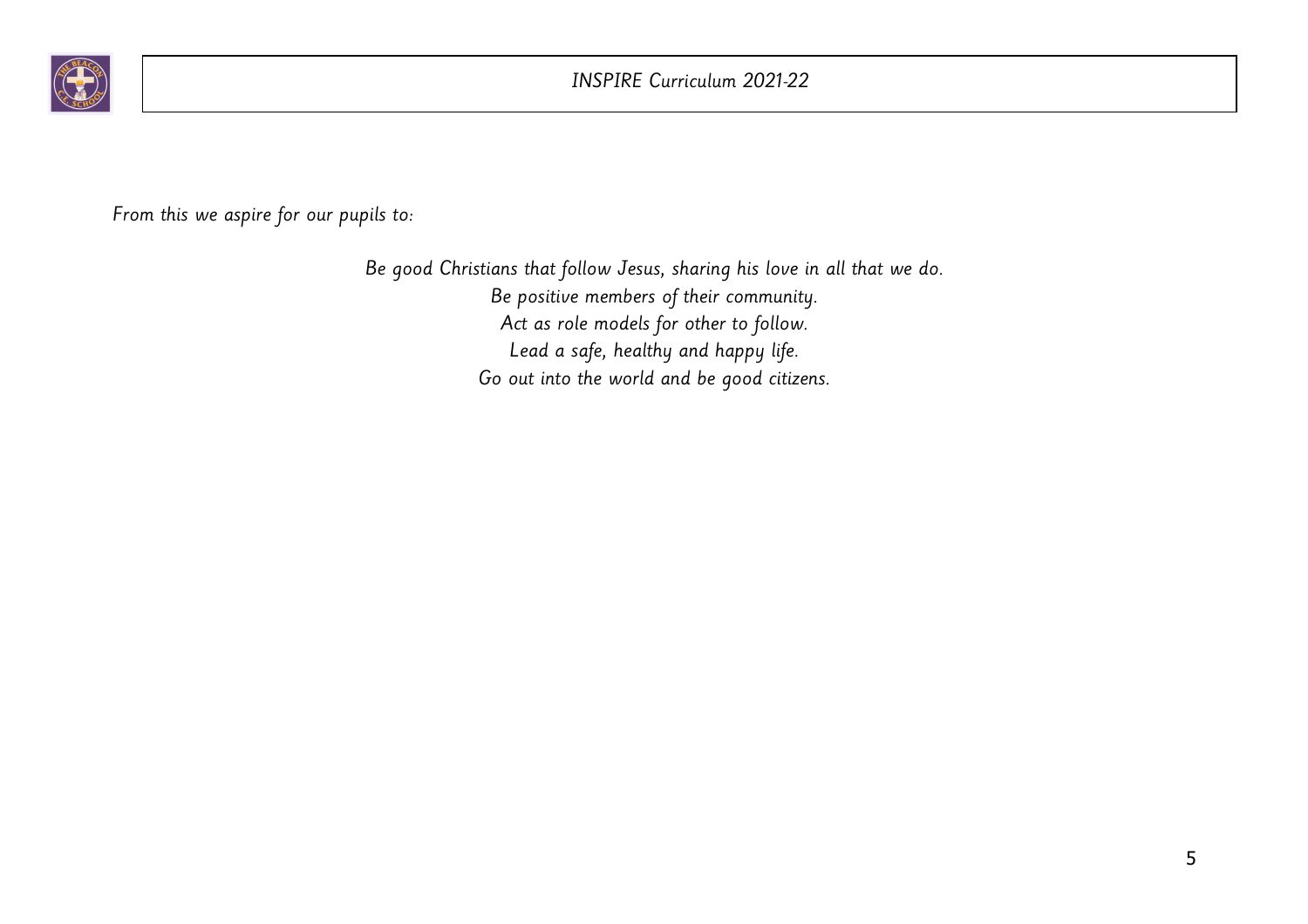

### Our Core Curriculum

#### Our Core Curriculum focuses on the knowledge and skills we need to succeed in life.

The core areas of the curriculum aims are:

- To provide children with the knowledge and skills they need to read and be able to access to a range of reading materials.
- To be able to express themselves creatively and imaginatively and to communicate with others in written and spoken form.
- To develop skills in writing, including grammar, punctuation, spellings and handwriting.
- To equip children with the tools to solve problems and reason about maths through their learning about number, algebra, geometry and statistics.
- To learn to calculate efficiently using a range of mental and formal methods.
- To stimulate and excite curiosity about the world around them in science.
- To learn more about our own faith and the faiths of others learning about and from religion.

This is achieved through:

- A clear purpose for learning.
- Well-planned lessons that provide feedback to children to ensure they know how to progress.
- Providing children with various opportunities to apply their skills in a range of contexts.
- Cross-curricular links within all subjects.
- Close links with parents/carers.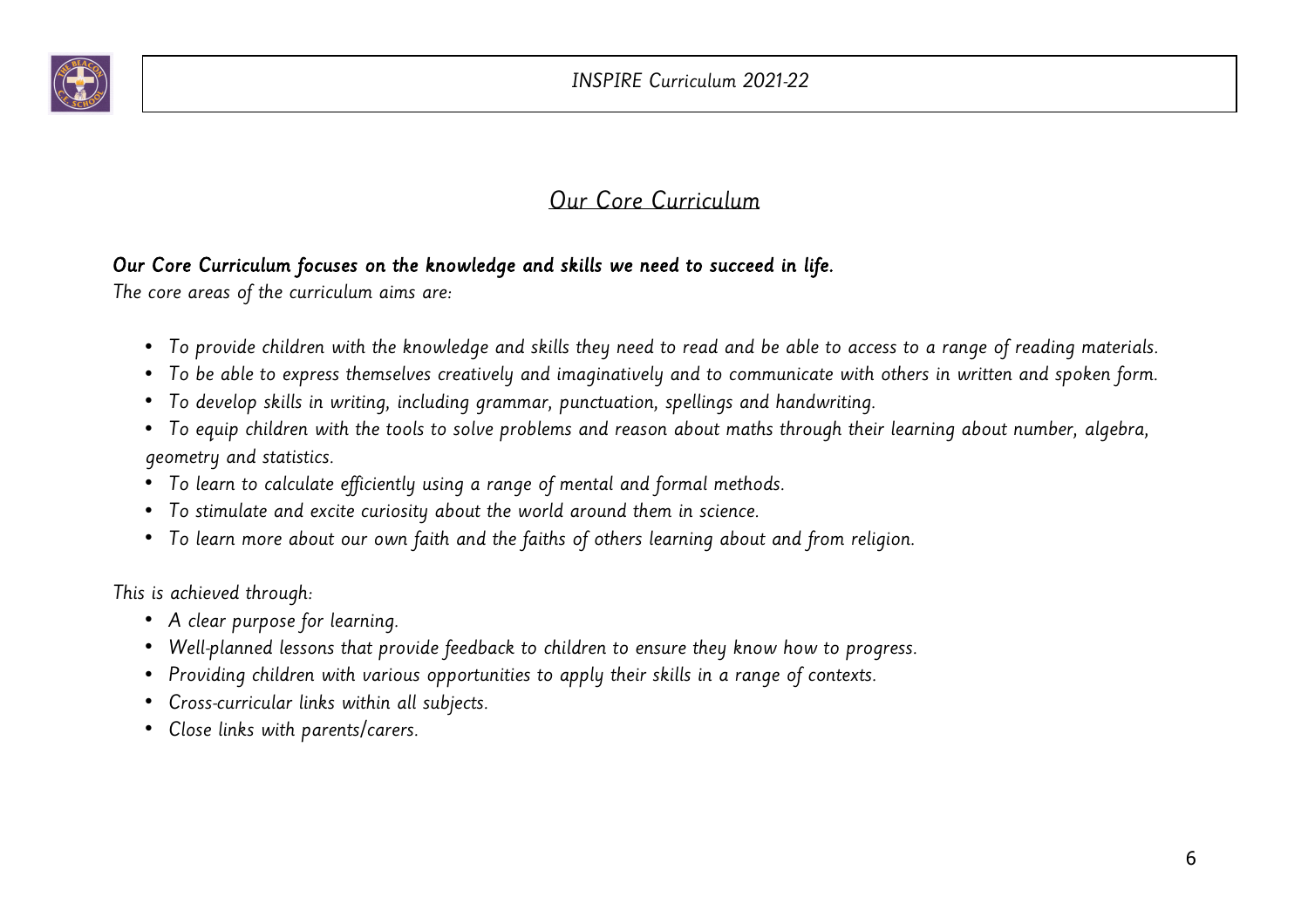

From this we aspire for our pupils to:

Be literate and numerate and ready for their next step in life. Set high standards for themselves. Aim to always work hard and reach their potential. Feel successful and love learning across all the core areas. Be aspirational in life, looking to their future and where and what they want to be. Understand other cultures and religions, treating everyone as an equal.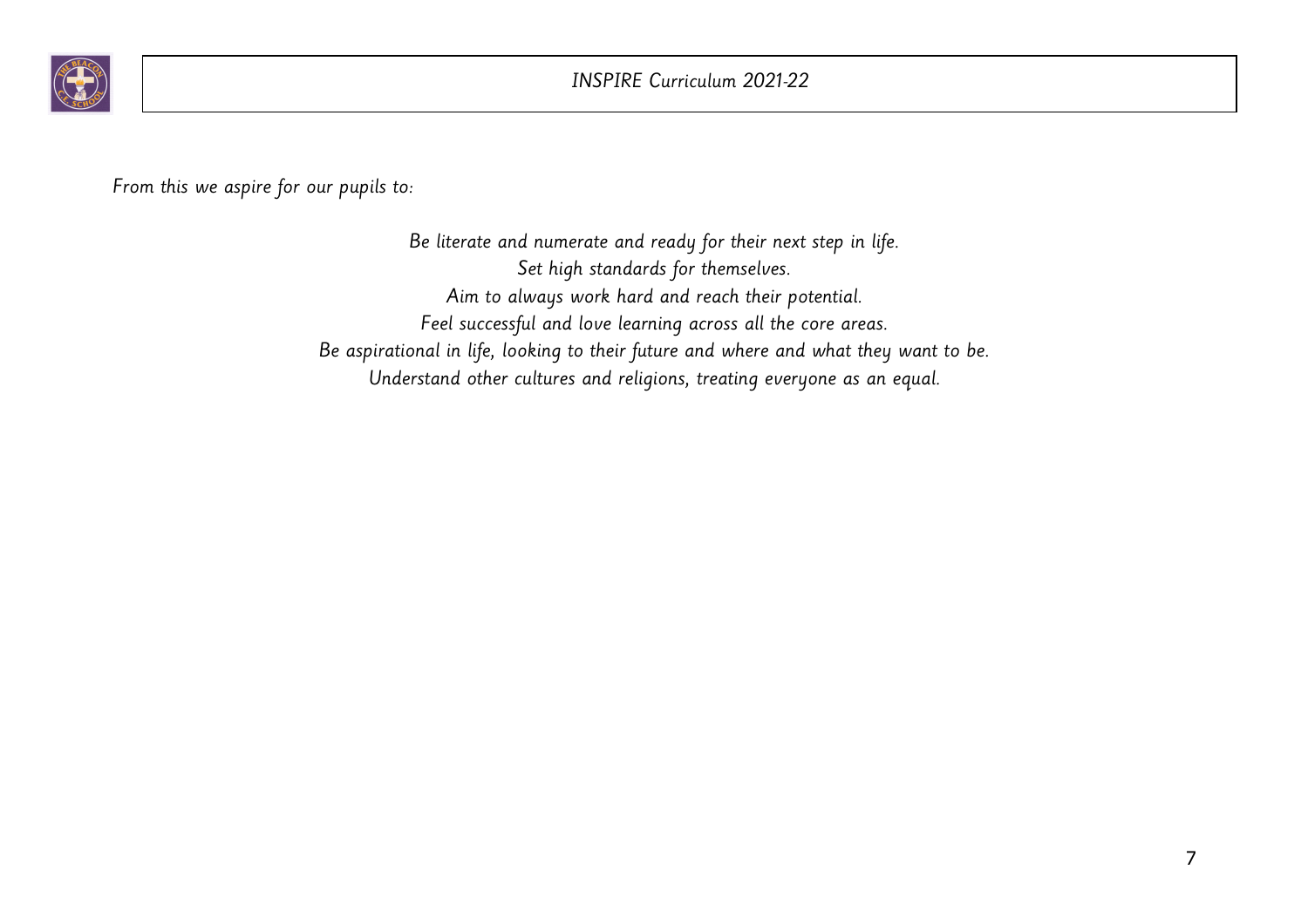

INSPIRE Curriculum 2021-22

#### Our World Curriculum

#### Our World Curriculum focuses on the understanding the past, the world and our unique culture and setting.

The world areas of the curriculum aims are:

- To inspire and challenge all children.
- To develop the whole person knowledge, skills and understanding across a range of subject areas and topics.
- To make links to local, national and international issues that affect us.
- To give children exciting and imaginative learning experiences including first-hand experiences.
- To ensure a balance between skills, knowledge and pupils interests and needs.
- To develop social and emotional learning so that our pupils are self aware, foster positive relationships with others and achieve personal well-being.

This is achieved through:

- A clear purpose for learning.
- Wide range of resources and enrichment activities.
- Project based learning where appropriate.
- Collaborative learning opportunities to develop social skills.
- Demonstrating learning in different ways.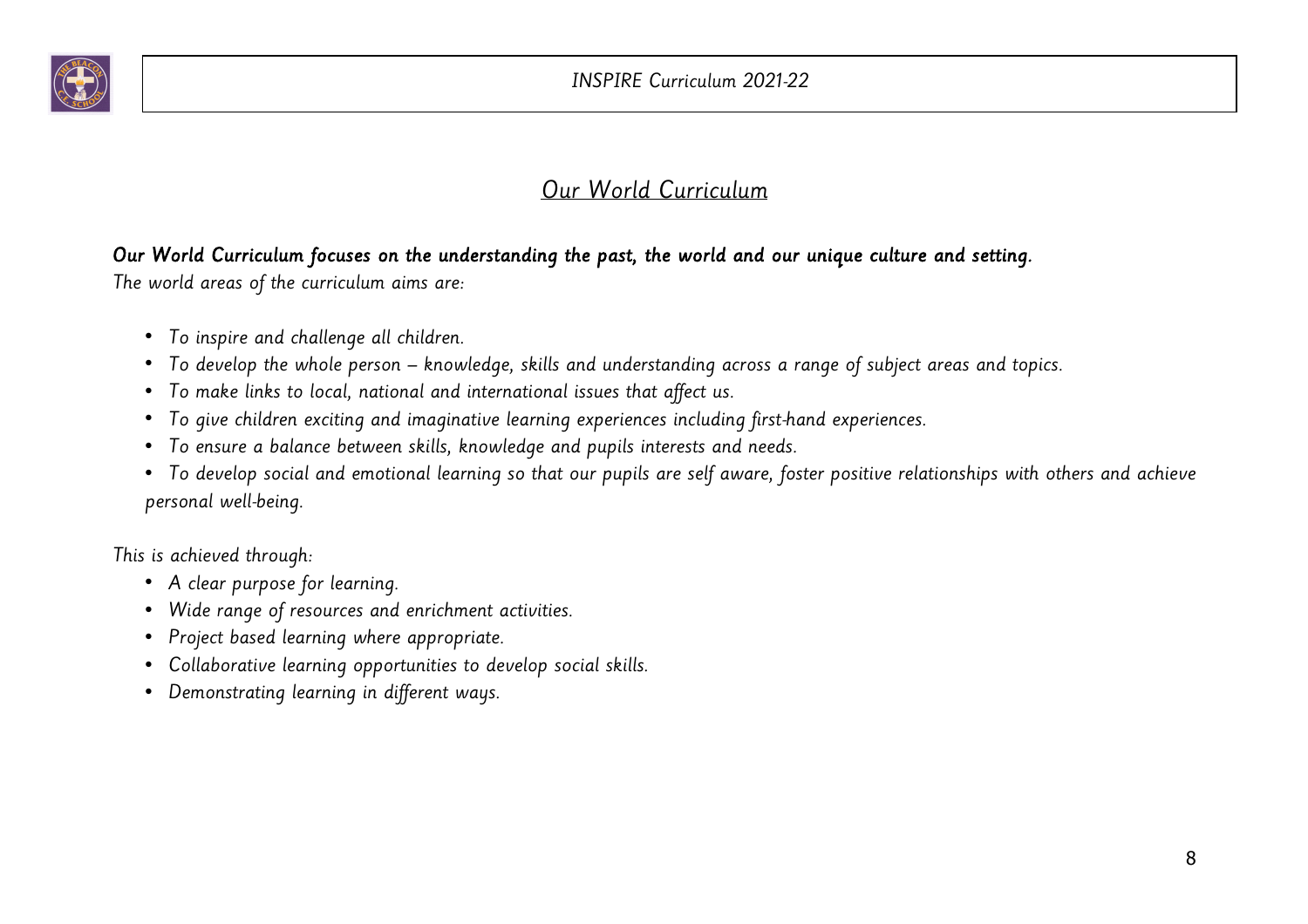

From this we aspire for our pupils to:

Be creative thinkers and collaborative learners. Connect their experiences to those of others in school and around the world. Have a growth mindset and know they can achieve anything. Know the value of arts and culture to themselves, people and the world. Be lifelong learners equipped with knowledge and skills for a successful future.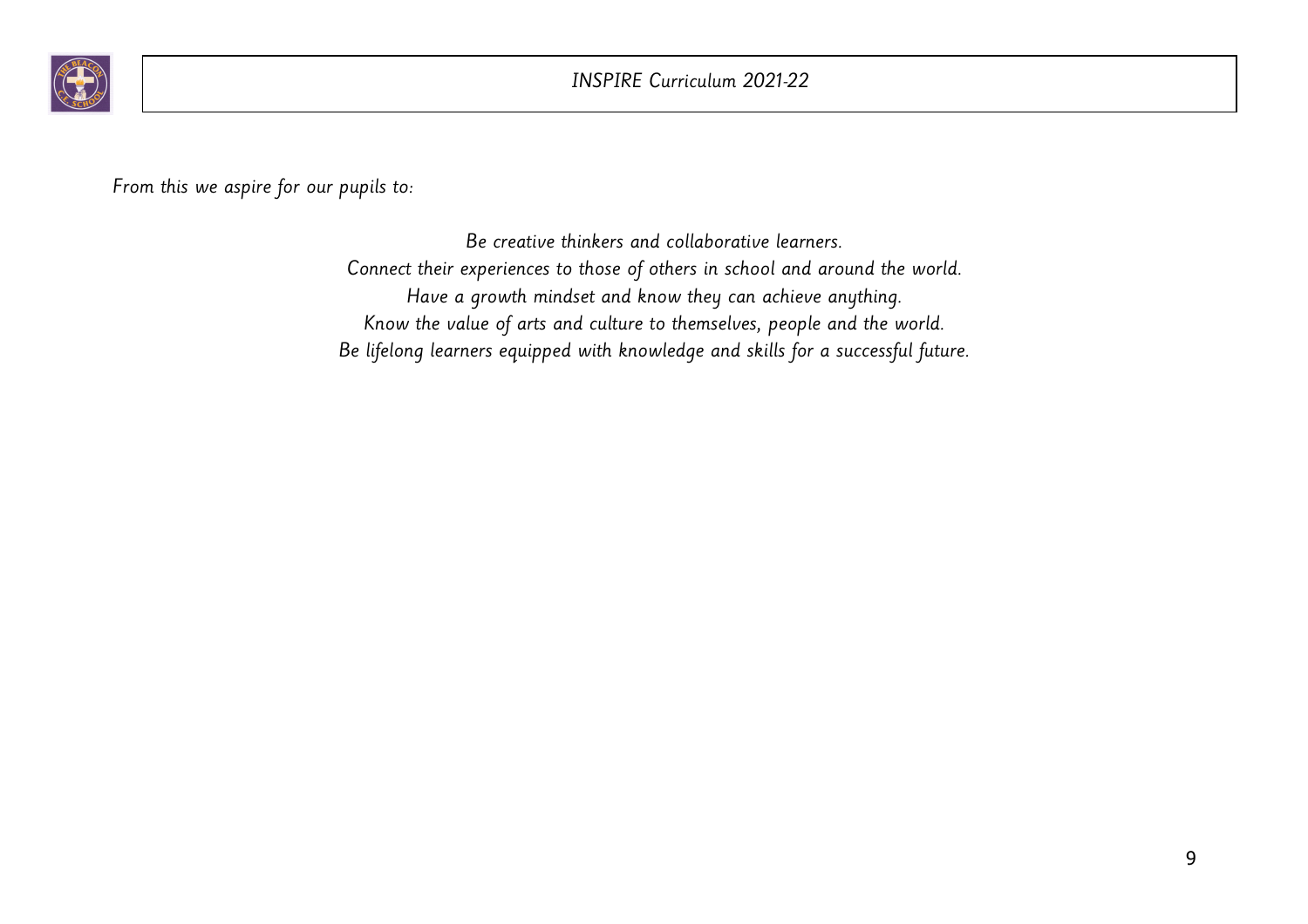

### What does the INSPIRE curriculum look like?

- The use of first-hand experiences underpins the curriculum.
- The Core Curriculum of English, Maths, Science and Religious Education are taught discreetly.
- The World Curriculum has elements that are taught discreetly such as MFL, PE, Computing and PSHE where appropriate.
- Specialist sports coaches deliver PE.
- DT is taught in week blocks.
- Learning objectives for lessons are taken from the National Curriculum and is made clear in their work and will focus on knowledge, leading to the development of subject specific skills.
- Work from lessons can take many formats in both individual books whole class records. Evidence need not be onerous and may take one of the following forms;
	- o Written task
	- o Activity based task in books
	- o Self reflection or account of an experience
	- o Photographic evidence including PicCollage (without pictures of children's faces)
	- o Electronically through the use of apps and websites to complete online tasks (Seesaw)
- There is evidence of writing across the curriculum with children showcasing their knowledge through a piece of writing.
- Philosophy for Children (P4C) is planned to fit into difference subjects and topics, and evidenced in a range of ways.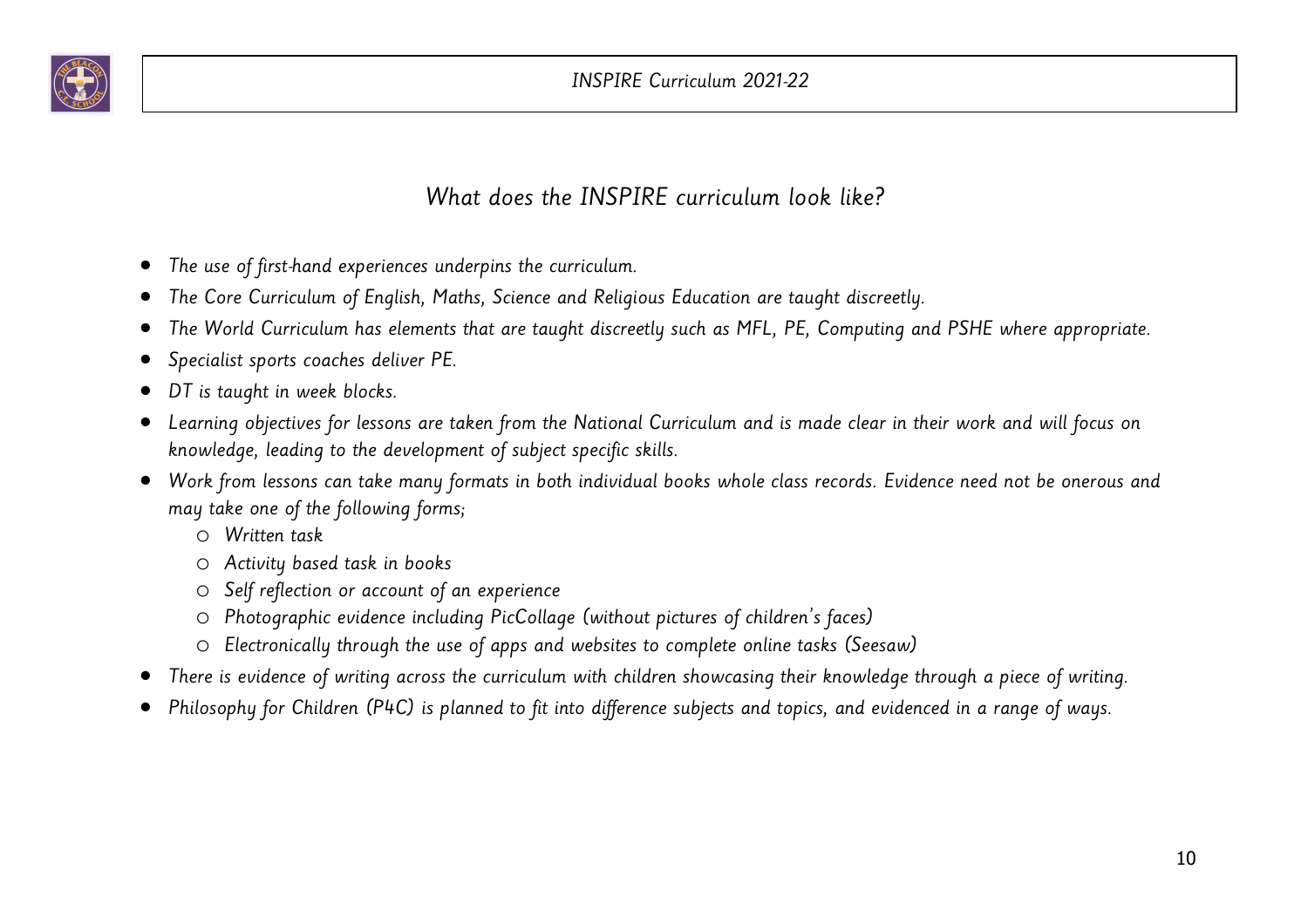

## Teaching and Learning in the INSPIRE Curriculum

- Teaching focuses on the acquisition of knowledge and the application of this in different contexts.
- Learning is carefully sequenced and set out so that progression is built into the content of each subject.
- Knowledge organisers are used to support teacher's planning and outlining key knowledge for a topic.
- Children revisit learning through regular quizzing and retrieval practice, which gives children the opportunity to recall key knowledge. This allows children to commit new information to their long-term memory and make learning stick.
- Learning is planned in subjects with appropriate links between vocabulary and content, which develops stronger links in longterm memory.
- Children will have the opportunity to recall and apply their learning in equal amounts to demonstrate what they have learned.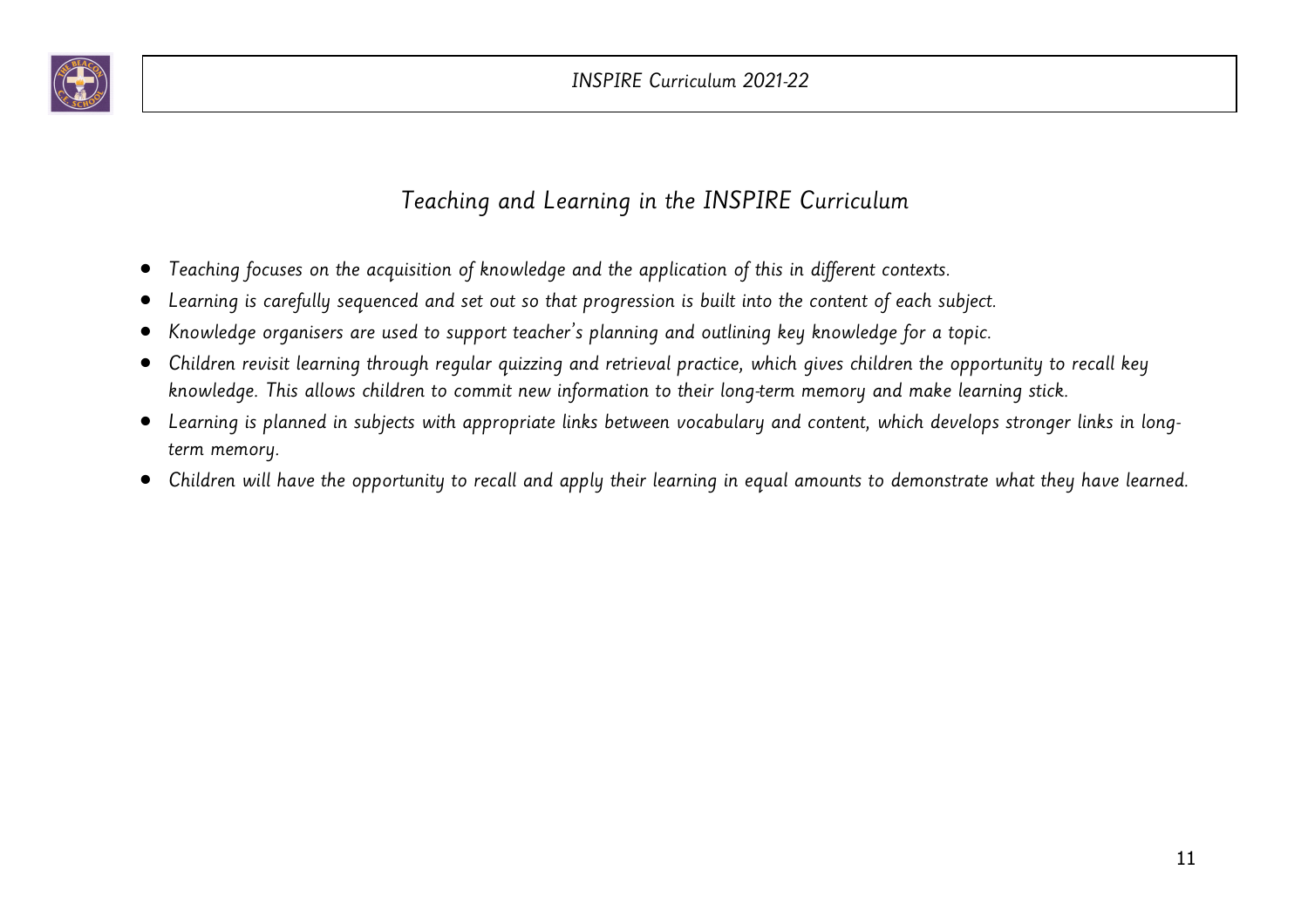

|  |  |  | Planning the INSPIRE Curriculum |
|--|--|--|---------------------------------|
|--|--|--|---------------------------------|

| Planning    |                                                                                                                                                                                                                                                          |                                                                                                                                                                                                         |                                                                                                                                              |  |
|-------------|----------------------------------------------------------------------------------------------------------------------------------------------------------------------------------------------------------------------------------------------------------|---------------------------------------------------------------------------------------------------------------------------------------------------------------------------------------------------------|----------------------------------------------------------------------------------------------------------------------------------------------|--|
| Form        | Intent                                                                                                                                                                                                                                                   | Implementation                                                                                                                                                                                          | Impact                                                                                                                                       |  |
| Long term   | To provide teachers with a clear<br>overview of learning in their year<br>group.                                                                                                                                                                         | Curriculum strategy group and subject<br>leaders set out the long-term plan for<br>all subjects.                                                                                                        | Children have a coherent, well-<br>sequenced curriculum that builds on<br>prior knowledge.                                                   |  |
|             | To provide children with clear<br>sequenced learning.                                                                                                                                                                                                    | Teachers follow the long-term plan for<br>their year group.<br>Curriculum strategy group and subject<br>leaders monitor the implementation of<br>the long-term plan.                                    |                                                                                                                                              |  |
| Medium term | To provide teachers with a clear<br>overview of learning for a topic.<br>To outline key knowledge for teachers<br>and children.<br>To provide children with clear,<br>sequential learning for a specific topic.                                          | Teachers use the topic overview to<br>о<br>complete short-term planning.<br>Knowledge organisers are shared with<br>children and parents at the beginning<br>of a topic.                                | Teachers develop their subject<br>knowledge.<br>Children are taught coherent, well-<br>sequenced, knowledge driven units of<br>work.         |  |
| Short term  | Teachers plan learning for each lesson<br>as outlined in the topic overview.<br>Teachers have a clear path to teach a<br>knowledge driven unit of work.<br>Learning is broken down into smaller<br>units to develop a coherent narrative of<br>learning. | Teachers create a short-term planning<br>document that covers the key content<br>Lessons are delivered with a<br>knowledge focus through careful<br>planning.<br>Links between other lessons are clear. | Children develop their knowledge over<br>a sustained period of time.<br>Children have the opportunity to recall<br>and apply their learning. |  |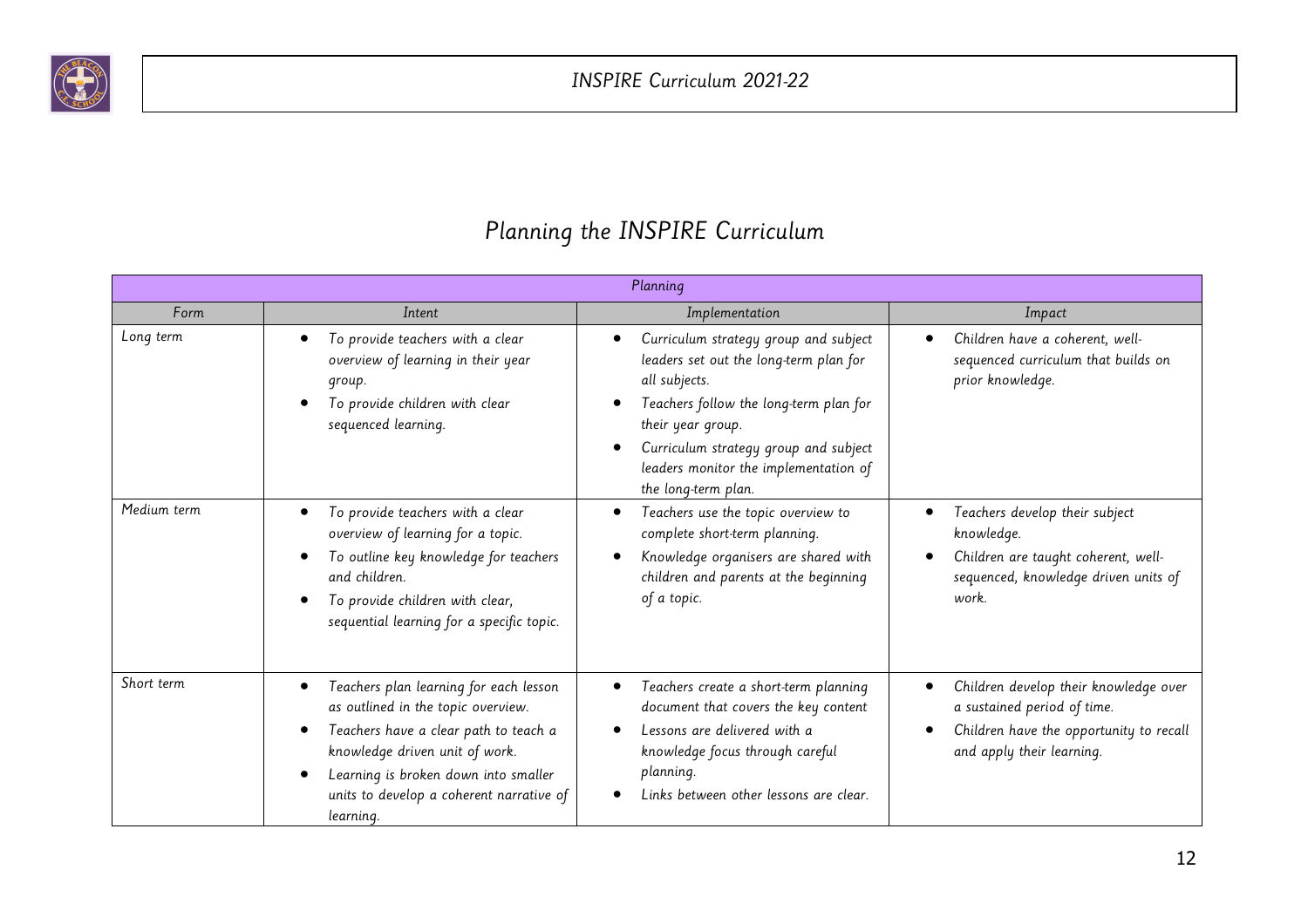

## Lesson design principles in the INSPIRE Curriculum

- All of these teaching principles are taken or adapted from Rosenshine's Principles of Instruction
- These call all be found in the 'Essential Ingredients to Learning' as part of the Teaching and Learning Policy

| Teaching principle   | Implementation                                                                                                               |
|----------------------|------------------------------------------------------------------------------------------------------------------------------|
| Review               | Review learning with the use of retrieval practice e.g. Multiple choice quizzes and quizzing using a knowledge<br>organiser. |
| Small steps          | Present new learning in small steps, linking to prior learning and moving on when new content is mastered.                   |
| Model                | Model worked examples and teacher thinking to ensure steps are clear. Insist on model being followed.                        |
| Questions            | Question children's understanding with a range of question types to determine how well material is learned.                  |
| Check                | Check what pupils know using reasoning and problem-solving questions.                                                        |
| Guide practice       | Build in time for additional practice to commit learning to memory.                                                          |
| Independent practice | Independent practice to produce 'overlearning' so new learning can be recalled automatically.                                |
| Scaffold             | Use temporary supports to assist learning including modelling, cue cards, checklists etc.                                    |
| Challenge            | Pitch expectations and content to challenge ALL learners. Develop thinking skills.                                           |
| Visual prompts       | Learners can use these to support their understanding of written and spoken instructions.                                    |